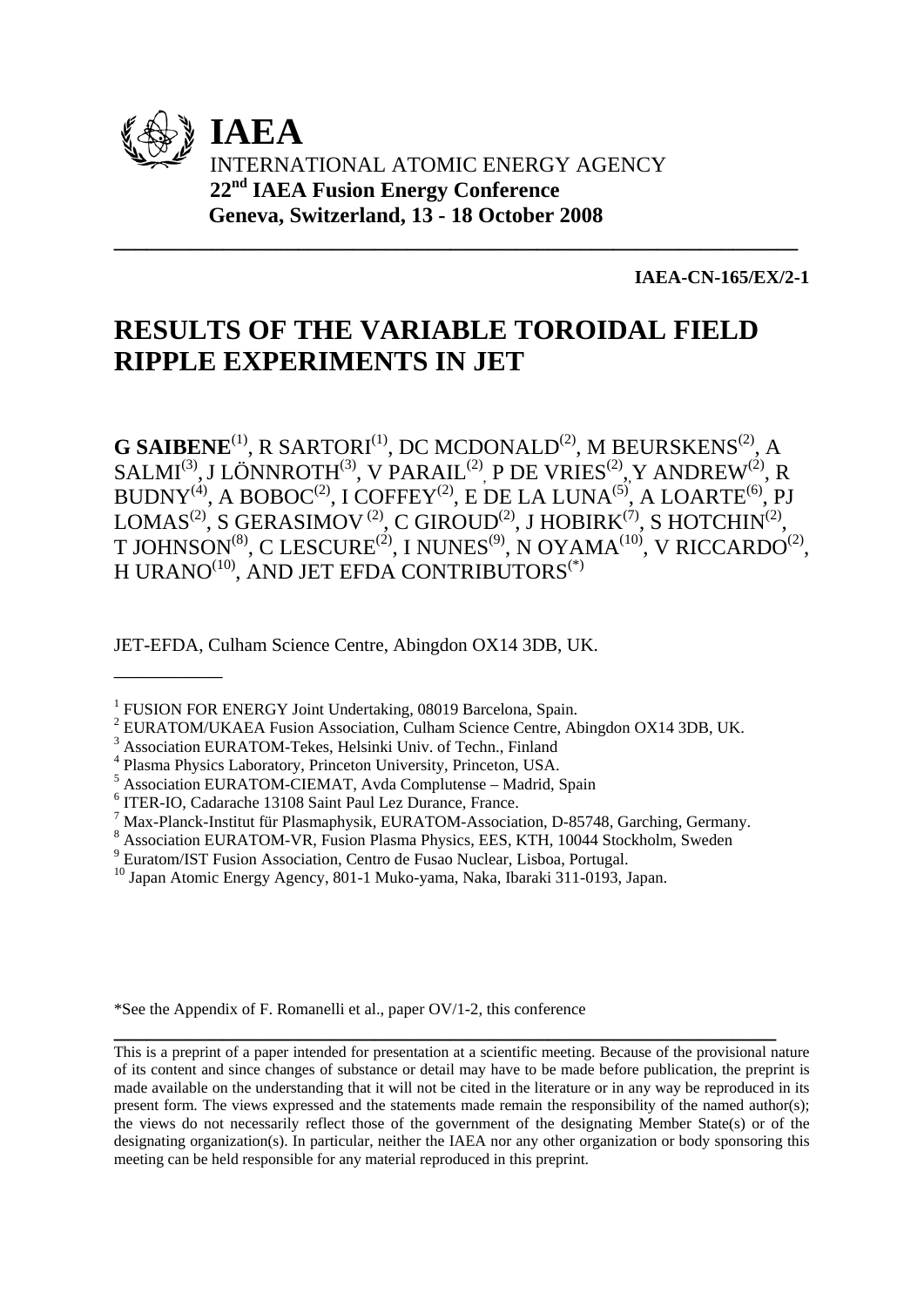# **Results of the Variable Toroidal Field Ripple Experiments in JET**

**G Saibene**<sup>(1)</sup>, R Sartori<sup>(1)</sup>, DC McDonald<sup>(2)</sup>, M Beurskens<sup>(2)</sup>, A Salmi<sup>(3)</sup>, J Lönnroth<sup>(3)</sup>, V Parail<sup>(2)</sup>, P de Vries<sup>(2)</sup>, Y Andrew<sup>(2)</sup>, R Budny<sup>(4)</sup>, A Boboc<sup>(2)</sup>, I Coffey<sup>(2)</sup>, E de la Luna<sup>(5)</sup>, A Loarte<sup>(6)</sup>, PJ Lomas<sup>(2)</sup>, S Gerasimov<sup>(2)</sup>, C Giroud<sup>(2)</sup>, J Hobirk<sup>(7)</sup>, S Hotchin<sup>(2)</sup>, T Johnson<sup>(8)</sup>, C Lescure<sup>(2)</sup>, I Nunes<sup>(9)</sup>, N Oyama<sup>(10)</sup>, V Riccardo<sup>(2)</sup>, H Urano<sup>(10)</sup>, and JET EFDA contributors<sup>(\*)</sup>

e-mail contact of the main author: Gabriella.Saibene@f4e.europa.eu<sup>[⊗](#page-1-0)</sup>

#### **Abstract**

In all tokamak devices, the finite number and toroidal extension of the toroidal field (TF) coils causes a periodic variation of the toroidal field from its nominal value, called toroidal field ripple  $\delta_{BT}$ . Ripple in the toroidal field adversely affects fast ion confinement, and in the ITER design, this is mitigated by including Ferritic Insets (FI) compensation, reducing  $\delta_{BT}$  from ~ 1.2% to ~ 0.5%. With this correction, the magnitude of  $\alpha$ particle losses in ITER is expected to be in the 1% region, negligible in terms of  $\alpha$  particle confinement and power load to plasma-facing components. On the other hand, experimental results from JT60-U and H-mode dimensionless identity experiments in JET and JT-60U indicated that ripple may also affect the H-mode confinement, pedestal height, ELM size and plasma rotation.

This paper describes the results of dedicated experiments carried out in JET, where H-mode plasmas properties were studied for varying levels of toroidal field ripple, in the range from 0.08% (natural  $\delta_{BT}$  for JET) up to ~1%. The experiments were carried out in the ELMy H-mode regime with  $q_{95}=3$  to 3.6, to investigate the effect of  $\delta_{BT}$  on pedestal and core properties of the plasma. These experiments show that toroidal field ripple has a clear effect on H-mode properties, although the physics mechanisms at the root of the reduced energy confinement with  $\delta_{BT}$  have not been identified unambiguously. Plasma density pump out and reduction of the global energy confinement is found for  $\delta_{BT} \sim 0.5\%$ , but the magnitude of this effect depends on plasma parameters. Ripple may also affect pedestal pressure, as well as size and frequency of ELMs. Plasma toroidal rotation was also strongly affected by ripple: the toroidal velocity is reduced for increased ripple and may become negative at the edge for  $\delta_{BT} \sim 1\%$ . These results are discussed and implications for ITER outlined.

### **1. Motivation**

1

The main goal of ITER is to produce plasmas with high fusion gain  $(O_{DT}>10)$ , where a large fraction of the plasma heating is supplied by the  $\alpha$ -particles from fusion reactions. To first order, this requires both thermal and fast ion confinement to be at least as good as predictions, based on the  $H98(y,2)$  [1] scaling. The plasma H-mode energy confinement time estimates for ITER are in fact based on extrapolation from a wide database from existing Tokamaks [1], while the projected  $\alpha$ -particle confinement is based mainly on theoretical predictions but also on experimental data [2, 3].

In all tokamak devices, the finite number and toroidal extension of the toroidal field (TF) coils causes a periodic variation of the toroidal field from its nominal value; called toroidal field ripple  $\delta_{BT}$ . In this paper, we use the definition of  $\delta_{BT} = (B_{\Phi Max} - B_{\Phi min})/(B_{\Phi Max} + B_{\Phi min})$ ,

<sup>&</sup>lt;sup>1</sup> FUSION FOR ENERGY Joint Undertaking, 08019 Barcelona, Spain.

<sup>&</sup>lt;sup>2</sup> EURATOM/UKAEA Fusion Association, Culham Science Centre, Abingdon OX14 3DB, UK.

<sup>&</sup>lt;sup>3</sup> Association EURATOM-Tekes, Helsinki Univ. of Techn., Finland

<sup>&</sup>lt;sup>4</sup> Plasma Physics Laboratory, Princeton University, Princeton, USA.<br><sup>5</sup> Association FUP ATOM CIEMAT, Arde Complutance, Medial 6

<sup>&</sup>lt;sup>5</sup> Association EURATOM-CIEMAT, Avda Complutense – Madrid, Spain

 $^6$  ITER-IO, Cadarache 13108 Saint Paul Lez Durance, France.

 $^7$  Max-Planck-Institut für Plasmaphysik, EURATOM-Association, D-85748, Garching, Germany.

<sup>8</sup> Association EURATOM-VR, Fusion Plasma Physics, EES, KTH, 10044 Stockholm, Sweden

<sup>9</sup> Euratom/IST Fusion Association, Centro de Fusao Nuclear, Lisboa, Portugal.

<sup>&</sup>lt;sup>10</sup> Japan Atomic Energy Agency, 801-1 Muko-yama, Naka, Ibaraki 311-0193, Japan.

<span id="page-1-0"></span><sup>⊗</sup> *The views expressed in this publication are the sole responsibility of the author and do not necessarily reflect the views of Fusion for Energy. Neither Fusion for Energy nor any person acting on behalf of Fusion for Energy is responsible for the use which might be made of the information in this publication*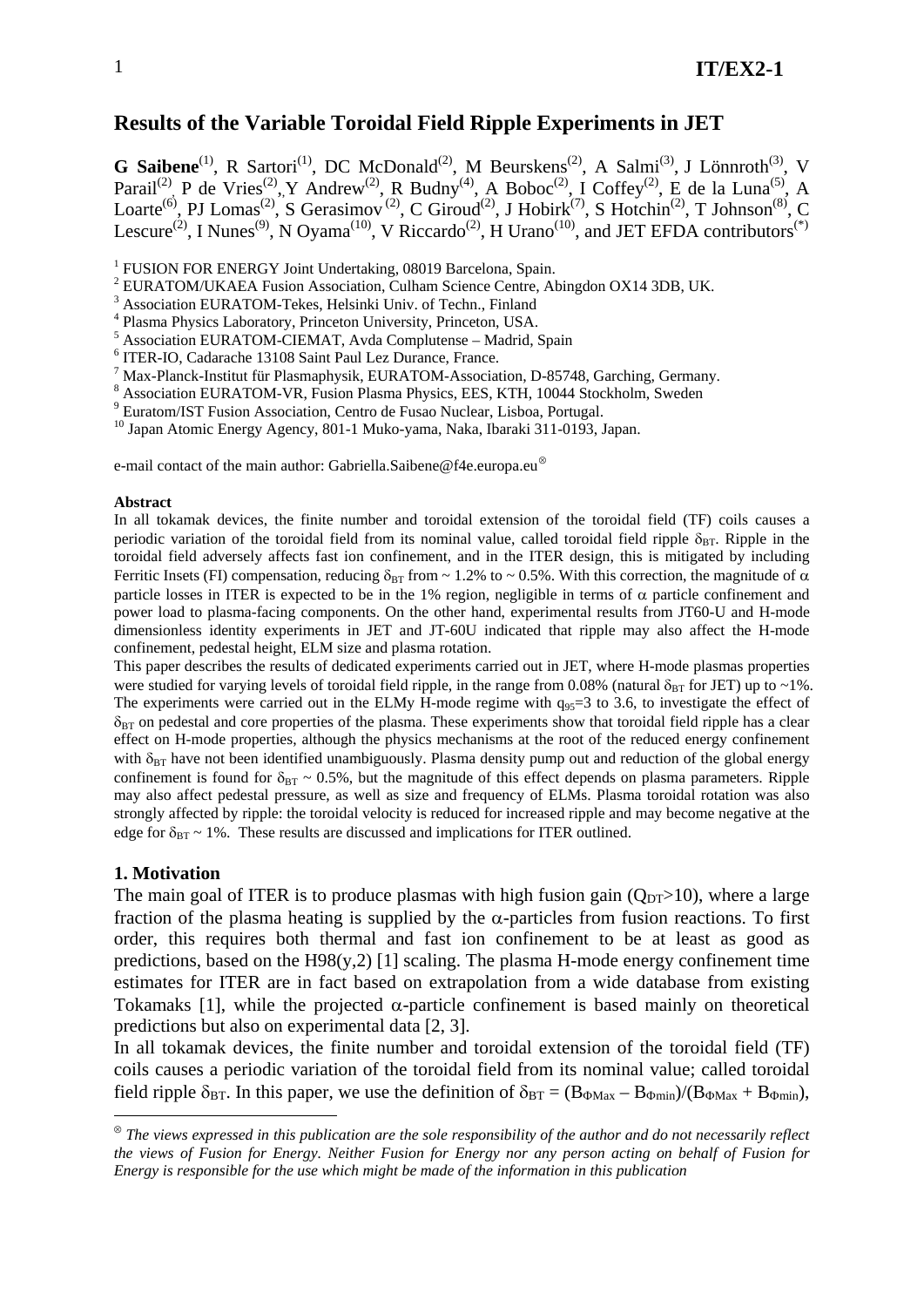that is the same adopted by ITER. The  $\delta_{BT}$  values quoted in the paper are always maximum values, calculated at the nominal radius of the plasma separatrix and at the low-field side equatorial plane, in the case of JET located at  $R=3.8$ m,  $Z=0$ m.

It is well known that ripple in the toroidal field adversely affects fast ion confinement, by modifying their guiding centre orbit. Two mechanisms contribute to the enhanced transport: ripple-banana diffusion and ripple-trapped transport. Orbit-following Monte Carlo codes have been used both in the preparation and for the analysis of the JET experiments [4]. For the plasma conditions of the experiments described in this paper, this analysis showed that the dominant loss mechanism is ripple-banana diffusion.

ITER is equipped with 18 Toroidal field coils, and the basic level of ripple is relatively high,  $\sim$ 1% at the nominal separatrix position in the outer midplane. This level of ripple may cause excessive heat loads to limiters and other plasma-facing components [5], therefore Ferritic Insets (FI) compensation is included in the design, reducing  $\delta_{\text{BT}}$  from ~1.2% to ~0.5%. With FI, analysis [5, 6] shows that the main  $\alpha$ -particle loss mechanism in ITER will be ripple banana orbit diffusion, and that the magnitude of these losses is expected to be in the 1% region, therefore negligible both in terms of  $α$ -particle confinement and wall loads.

While the main preoccupation with ripple has always been focused on fast ion losses, recent experimental results from JT60-U [7] and H-mode dimensionless identity experiments in JET and JT-60U [8] have indicated that ripple may also affect the H-mode confinement and plasma rotation. Although the physics mechanisms at the root of the reduced energy confinement with  $\delta_{BT}$  was not identified unambiguously, the implication of a reduction of energy confinement on projected ITER performance due to ripple stimulated a series of experiments at JET. This paper reports the results of these experiments and briefly discusses the implications for the ITER design.

### **2. Experimental conditions**

The JET tokamak is equipped with a set of 32 Toroidal Field (TF) coils, normally fed with an equal current. In these conditions, the toroidal field ripple in JET is very small,  $\delta_{BT}$ ~0.08% at the nominal separatrix radius in the outer midplane. Uniquely to JET, the TF system can also be configured in such a way to feed different currents to the odd and even set of coils. In this operation mode,  $\delta_{\text{BT}}$  can be increased in a controlled way, by selecting the appropriate differential current between each set of coils.

This paper discusses experiments were the effect of ripple was studied in dedicated experimental campaigns, in 2007 and 2008. Series of plasmas discharges were carried out with average TF varying from 2.4T down to 1T. The plasma current was also changed in the range from 2.6MA to 1MA with  $q_{95}$  varying from  $\sim$ 3 to  $\sim$ 3.6. The selected plasma shape was a low triangularity  $\delta$  plasma with average  $\delta \sim 0.22$ . This plasma parameter variation allowed studying ripple effects for a range of pedestal and core temperature and densities, achieving a variation of the normalized plasma parameters ( $\rho^*$  and  $v^*$ ) of a factor of  $\sim 2$ .

The toroidal field ripple was varied, from pulse to pulse, from the standard JET  $\delta_{\text{BT}}$  of 0.08% to a maximum of 1%, in steps  $(0.3\%, 0.5\%$  and  $0.7\%)$ . Fine  $\delta_{\text{BT}}$  scan in H-mode were carried out at 2.6MA/2.2T ( $q_{95}$ ~2.9) and at 1MA/1T ( $q_{95}$ ~3.6), while coarser scans were performed at 2.6MA/2.4T and 1.7MA/1.6T ( $q_{95} \sim 3$ ). In all cases, additional heating was provided by neutral beam (NB) co-current injection. The ripple experiments required careful preparation: predictive fast ion loss analysis calculations with the OFMC and ASCOT codes were carried out for the range of ripple and plasma parameters foreseen during the experiments [4], to evaluate the magnitude and location of power loads on first wall components, for assessing limits for safe plasma operations. After the experiments, the calculated power loads to the limiters obtained by simulations using the actual experimental parameters were compared to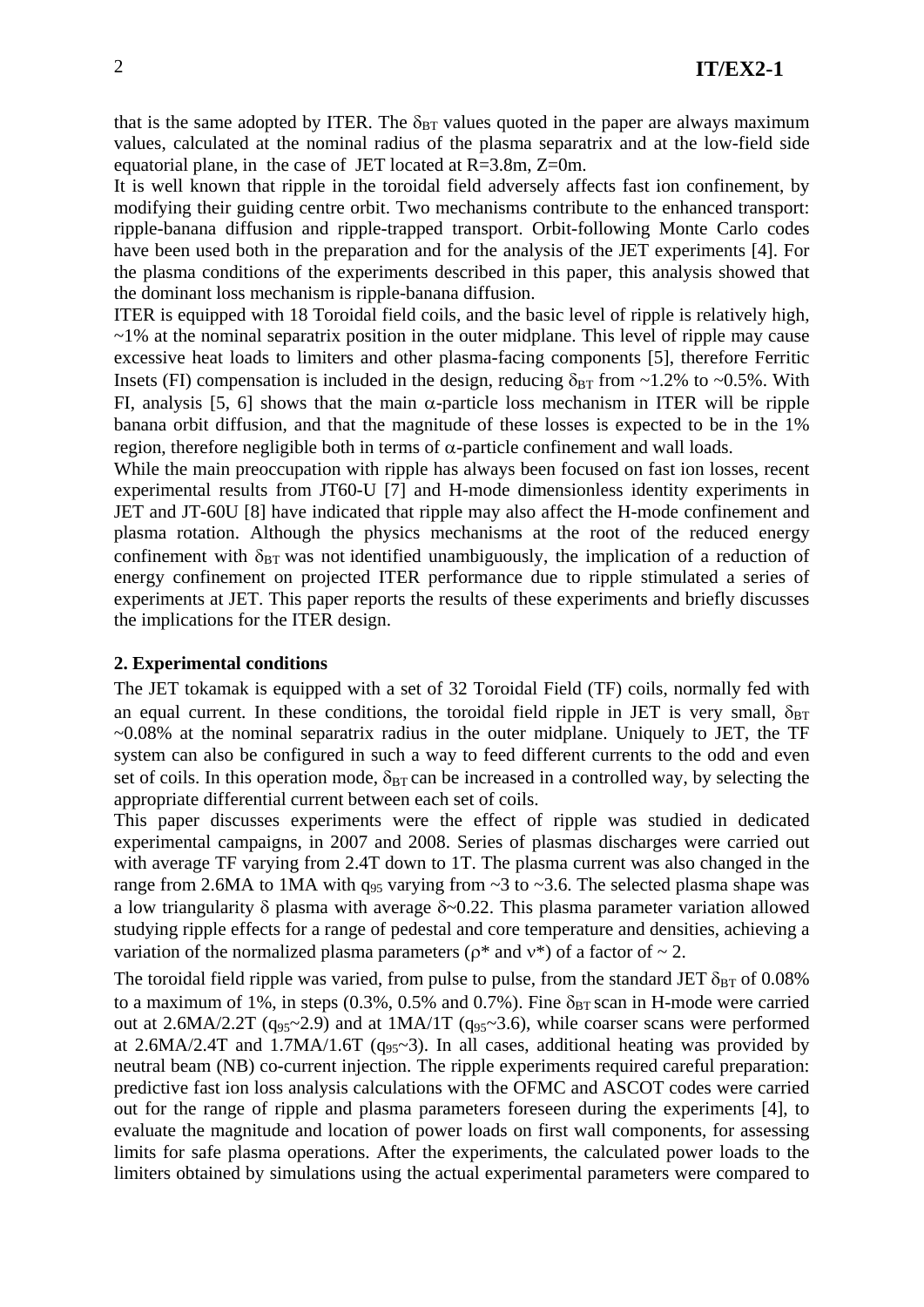measured power loads to limiters obtained with an IR camera, showing an excellent agreement [4].

The effect of toroidal field ripple was studied in JET on H-mode plasmas with different values of average toroidal field and plasma current, showing that the effect of ripple on plasma properties depends on the plasma parameters. The results of the experiments at 2.6MA are described in section 3, while section 4 discusses results at reduced current and field. Section 5 discussed and compares the experimental observations, and these are finally summarized in section 6.



*average density, pedestal Te and Ti and edge toroidal rotation for a 4-steps ripple scan at constant Pnet (2.6MA/2.2T).* 

#### **3. Experimental results – 2.6MA**

phase of the discharges. *3.1. General results*. The effect of ripple for plasmas with 2.6MA/2.2 and 2.4T was investigated first by establishing a H-mode with Type I ELMs at  $\delta_{BT}$  of 0.08%, and then increasing the ripple in steps, pulse by pulse. The NB input power was adjusted as function of the ripple amplitude, to account for the predicted fast ion losses and to maintain the net input power  $P_{net}$  ~ constant in the scan. No external gas fuelling was applied during the H-mode

The plasma response to increased ripple is quite obvious and dramatic, as shown in figures 1, and 2, for a ripple scan with  $\sim$ 12.5 to 13 MW P<sub>net</sub>. The most obvious effect of increasing  $\delta_{\text{BT}}$  is the plasma density reduction in the H-mode phase.

In fact, both the plasma average density (figure 1,  $2<sup>nd</sup>$  box) and the edge density (not shown) show a pronounced "pump-out" with a ~30% loss for  $\delta_{BT} = 0.5$ %. At higher TF ripple amplitude of  $\delta_{BT} = 1\%$ , the density loss is in excess of 40% of that of the reference "no ripple" H-mode. At the same time, we observe that the plasma electron temperature remains, on average, approximately constant, as the ripple is increased  $(T_{e,ped}$  is shown in figure, box 3). In contrast,  $T_i$  across the whole plasma profile is substantially higher with ripple than in the reference case. At the plasma edge, the measured  $T_i$  for pulse 69635 (1%  $\delta_{BT}$ ) is, on average, up to ~50% higher compared to T<sub>i</sub> of pulse 69624 ( $\delta_{\text{BT}} = 0.08\%$ , see T<sub>i,ped</sub>, see also figure 1, box 4). The increase of  $T_i$  with ripple does not compensate entirely the density loss



*Figure 2: plasma thermal stored energy, as calculated with TRANSP, for the 4-steps ripple scan in figure 1.*

and this results in a decrease of the plasma stored energy with ripple amplitude (figure 2), by  $\sim$  20% in the scan. It is interesting to note the most of the loss of  $W_{th}$  with ripple is already observed for  $\delta_{\text{BT}} = 0.5\%$ , that is the projected ripple level at the ITER plasma separatrix.

Increasing the ripple also results in a marked change of the plasma toroidal rotation  $V_{TOR}$ . A substantial reduction of  $V_{TOR}$  is observed as the ripple increases at  $\sim$  constant  $P_{net}$ , with a reduction of the positive (co-current) plasma rotation measured across the whole profile. The last box of figure 1 shows that, at the plasma edge,  $V_{TOR}$  becomes countercurrent (negative) for  $\delta_{BT} = 1\%$ . The relation between ripple, fast ion losses and plasma rotation is discussed further in section 5, as well as in [9].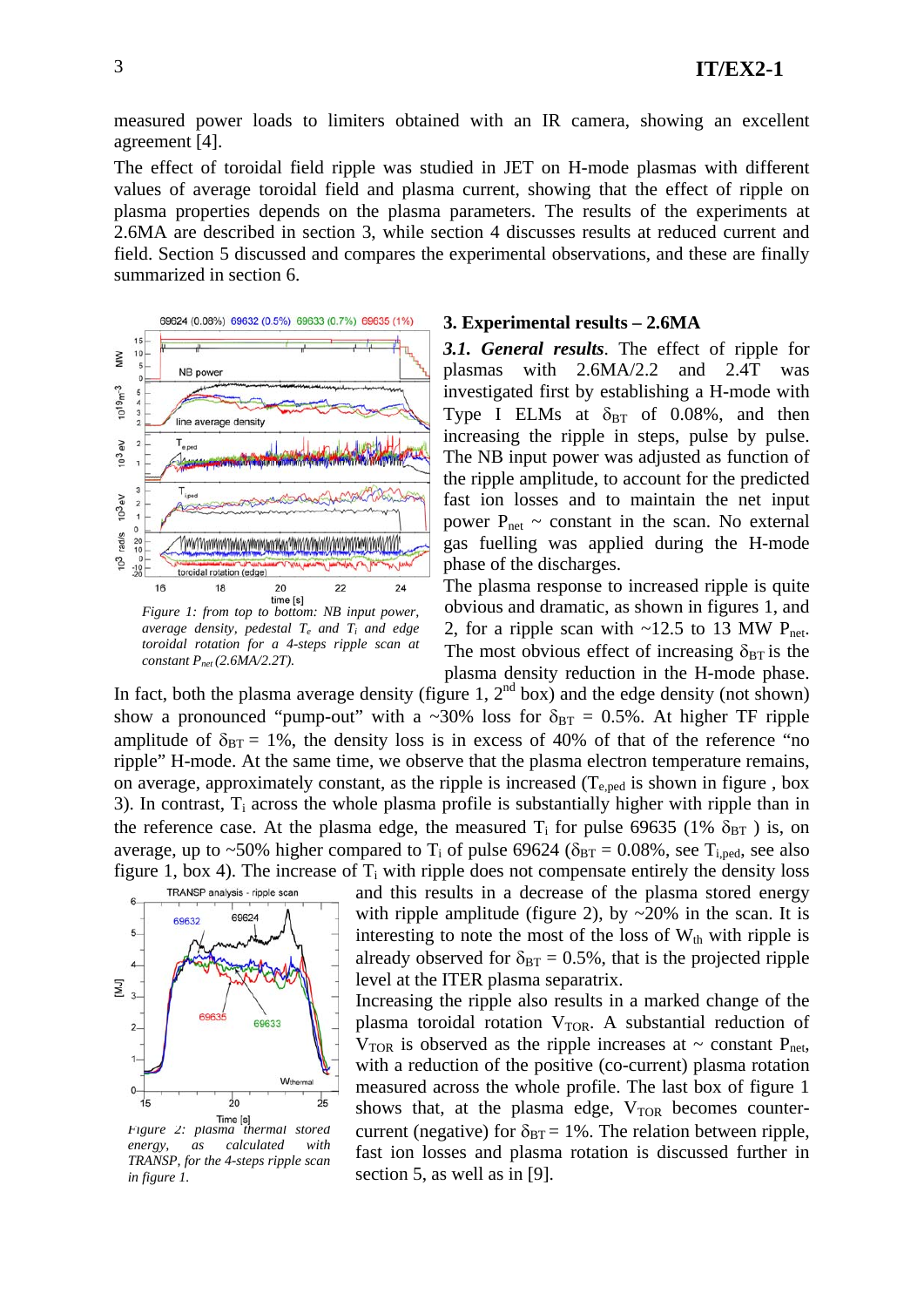

*Figure 3: plasma density (line average and normalized to nGR) as function of gas fuelling, for 3 values of ripple.* 

All observations above originate from plasmas with no gas fuelling in the H-mode phase, with low pedestal density and collisionality ( $n_{\text{ped}} \sim 40\%$   $n_{\text{GR}}$  and  $v_{\text{ped}} \sim 4$  $10^{-2}$  for the reference  $\delta_{\text{BT}} = 0.08\%$  H-mode) The effect of fuelling was investigated by adding increasing amounts of gas to the reference plasmas described above. Although the most striking effect of ripple is the strong density pump out, the plasma response to external gas fuelling is similar, independent of the ripple value. These findings are summarized in figure 3, showing the plasma average density as function of gas fuelling rate in the H-mode phase, for 3 values of  $\delta_{\text{BT}}$ (0.08%, 0.5 % and 1%).

As the fuelling is increased, the steady state density achieved in the discharges becomes more and more

similar, in spite of the increased ripple. At the highest fuelling rates (corresponding to  $n_{\text{ped}} \sim$  $60 - 70\%$  n<sub>GR</sub>, for the high pumping plasma configuration of the 2.6MA/2.2T series of pulses) the difference between an H-mode with 0.08% and 1% ripple becomes very small in terms of achievable density and temperature ( $v_{\text{ped}}^* \sim 4 \cdot 10^{-1}$  for all ripple values) as well as, as it is discussed in the next section, energy confinement.



*Figure 4 selected time traces for the identity pulses at 2.6MA/2.T, ripple of 0.08% (red) and 0.5% (blue), From top to bottom: NB input power, plasma stored energy (MHD), normalized* β*, line average density (core, full) and edge (dashed), plasma toroidal rotation frequency at the plasma edge (3.77m) and divertor H*α*.* 

*3.2 Identity experiment*. The effect of ripple on the global plasma confinement was explored further by producing identical plasmas without additional ripple and with  $\delta_{BT} = 0.5\%$  (JET pulse 74623 and 74617, respectively). The plasma parameters for this pair of discharges were 2.6MA/2.4T ( $q_{95}$  =3), while the NB input power was feedback-controlled to obtain  $β_N~1.6$  in both cases. The plasma density was controlled by gas injection to achieve the same density in both discharges, and the target  $\rho^*$  and  $v^*$ at the pedestal top were  $\rho_{\text{red}}^* \sim 0.1$  and  $v_{\text{red}}^* \sim 0.2$ . As figure 4 shows, a very good match in the plasma parameters was indeed obtained at the two ripple values, but ~17MW of input power were required with  $\delta_{BT} = 0.5\%$  to match the target  $\beta_N$  of the reference  $\delta_{BT} = 0.08\%$ , achieved with ~10MW NB injection. When accounting for fast ion losses in the (~2MW for the  $\delta_{\text{BT}}$  = 0.5% discharge), ~50% more absorbed power is required at 0.5% ripple to

reproduce the same plasma core and edge parameters of the  $\delta_{BT} = 0.08\%$  reference. Plasma rotation and ELM frequency were not matched, and the plasma with ripple showed, as expected, a strong reduction of  $V_{TOR}$  due to the counter-torque resulting from ripple losses [9], and much higher ELM frequency  $(\sim 10 \text{ vs. } \sim 20 \text{ Hz})$ .

*3.3. Plasma confinement and pedestal behaviour.* As mentioned in section 1, concerns about the possible impact of toroidal field ripple on plasma thermal confinement are relatively recent, and an acceptable ripple for the ITER reference design had been evaluated only in terms of fast ion loss minimization. One of the main aims of the experiments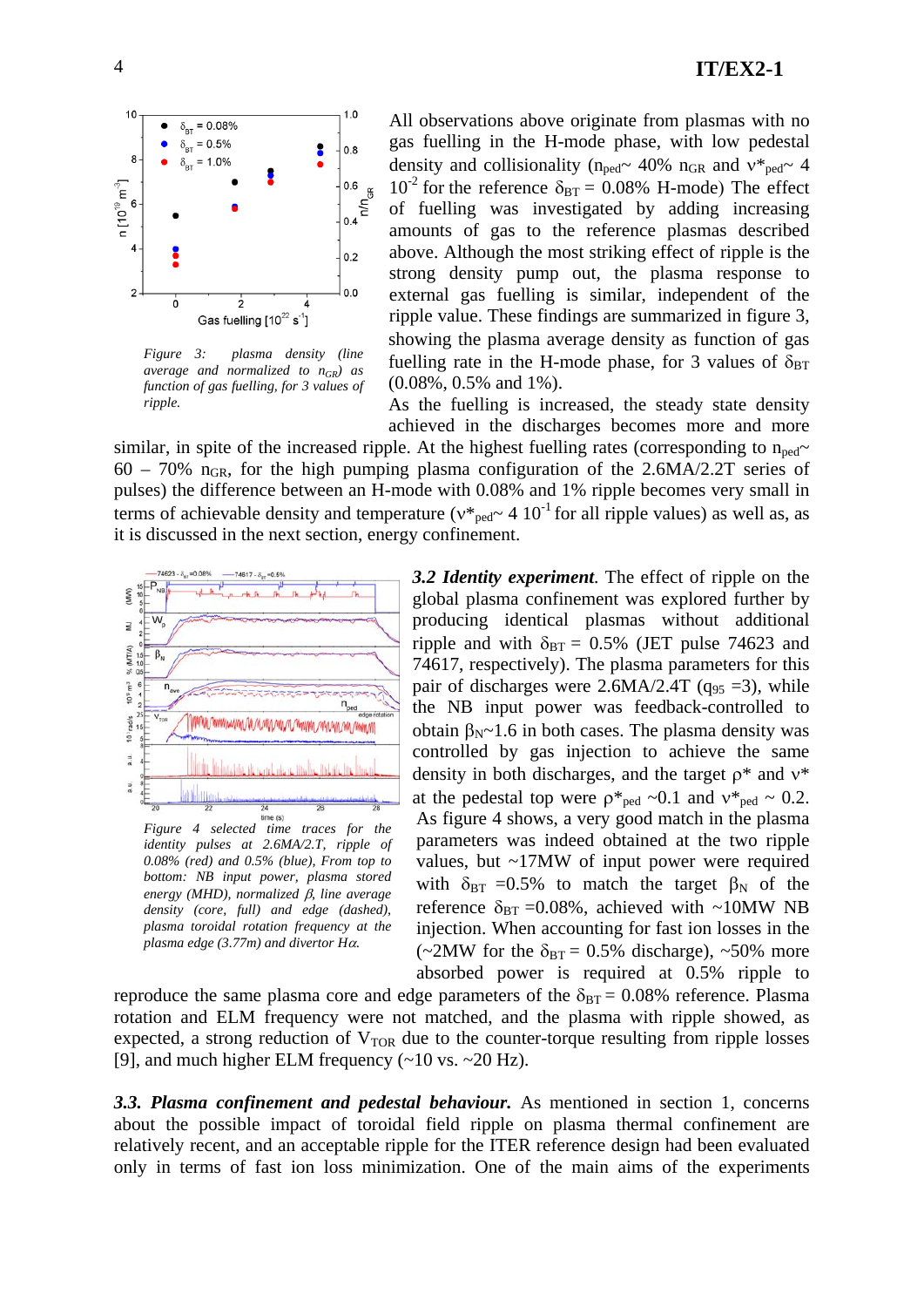

*Figure 5: H98 as function of*  $\delta_{BT}$  *at the se paratrix. 2.6MA/2.2T dataset* 

described in this paper was to quantify, for a range of plasma condition, the impact of ripple on confinement, and to attempt to identify an acceptable "maximum ripple" for ITER. The results presented in this section concentrate on the high current/high field ripple scans, since these are the conditions where substantial changes in confinement and high convective losses are observed.

The ASCOT code was used to calculate fast ion losses (required for the confinement analysis) and torque profiles. Then, the evaluation of the thermal confinement was carried out based on the kinetic plasma energy calculations from interpretative analysis carried out with the JETTO code, for selected time slices. Finally, for a sub-set of discharges, these results were validated against

W<sub>th</sub>, probably due to different treatment of impurities. We therefore will not discuss here absolute values of  $H98(y,2)$ , and the analysis concentrates on the relative variations of plasma properties with ripple. TRANSP analysis. A comparison of the thermal stored energy calculated with JETTO and TRANSP for 2.6MA discharges indicate that the relative variations of  $W_{th}$  with ripple are very similar for both estimates, while there are differences (<10%) in the absolute values of

that the variation of H98 at fixed ripple is due to density variations, although "amplified" by the  $n^{0.4}$  dependence of the scaling. Discharges with NTMs (3/2 and 4/3) are excluded from Figure 5 shows  $H98(y,2)$  as function of ripple amplitude, for the complete dataset of ELMy H-modes at 2.6MA/2.2T. The dataset includes both un-fuelled and gas fuelled plasmas; note the dataset. The data indicate a different behaviour of the confinement with ripple, depending on the plasma fuelling/density. For plasmas without gas fuelling in the H-mode phase, we



*dataset* 

observe a gradual decrease of  $H98(y,2)$  with ripple, with up to ~20% confinement loss for  $\delta_{BT} = 1\%$ . Figure 5 also shows that the variation of  $H98(y,2)$  for high density discharges (given by the trend of the low  $H98(y,2)$  points vs. ripple) is very small and, within the uncertainties of the measurements  $($   $\sim$  5 $)$ %), the confinement enhancement factor appear to be independent of ripple at higher density and/or higher pedestal collisionality. These results are consistent with the observation of a muchreduced density pump-out as the density is increased, independent of ripple. The reduction of plasma thermal confinement with ripple amplitude is confirmed by the behaviour of the pedestal pressure  $P_{ped}$  with ripple, illustrated in figure 6. P<sub>ped</sub> is calculated as  $P_{ped} = (n_{e,ped}T_{e,ped} + n_{i,ped}T_{i,ped})$ ,

so it includes the increase of  $T_i$  at the edge observed for increasing ripple. Note that figure  $6$ does not include the highest density data points since  $T_e$  measurements were not available due of ECE emission cut-off. The decrease of  $P_{\text{ped}}$  with  $\delta_{\text{BT}}$  (approx -20% in average comparing  $P_{\text{ped}}$  at 0.08% and 1%) is consistent with the confinement analysis.

appearance of ELM-free and Type III ELM phases, as illustrated in figure 7. When  $\delta_{BT}$  is increased from  $0.08\%$  to  $0.5\%$ , the type I ELM frequency almost doubles, going from  $\sim$ 12Hz 3.4. ELM energy loss analysis. Increasing  $\delta_{\text{BT}}$  at constant power across the separatrix makes the ELM activity more irregular, with increase of the type I ELM frequency as well as in the to ~20Hz while, for a further increase in ripple amplitude to 0.7% and finally to 1%, ELMs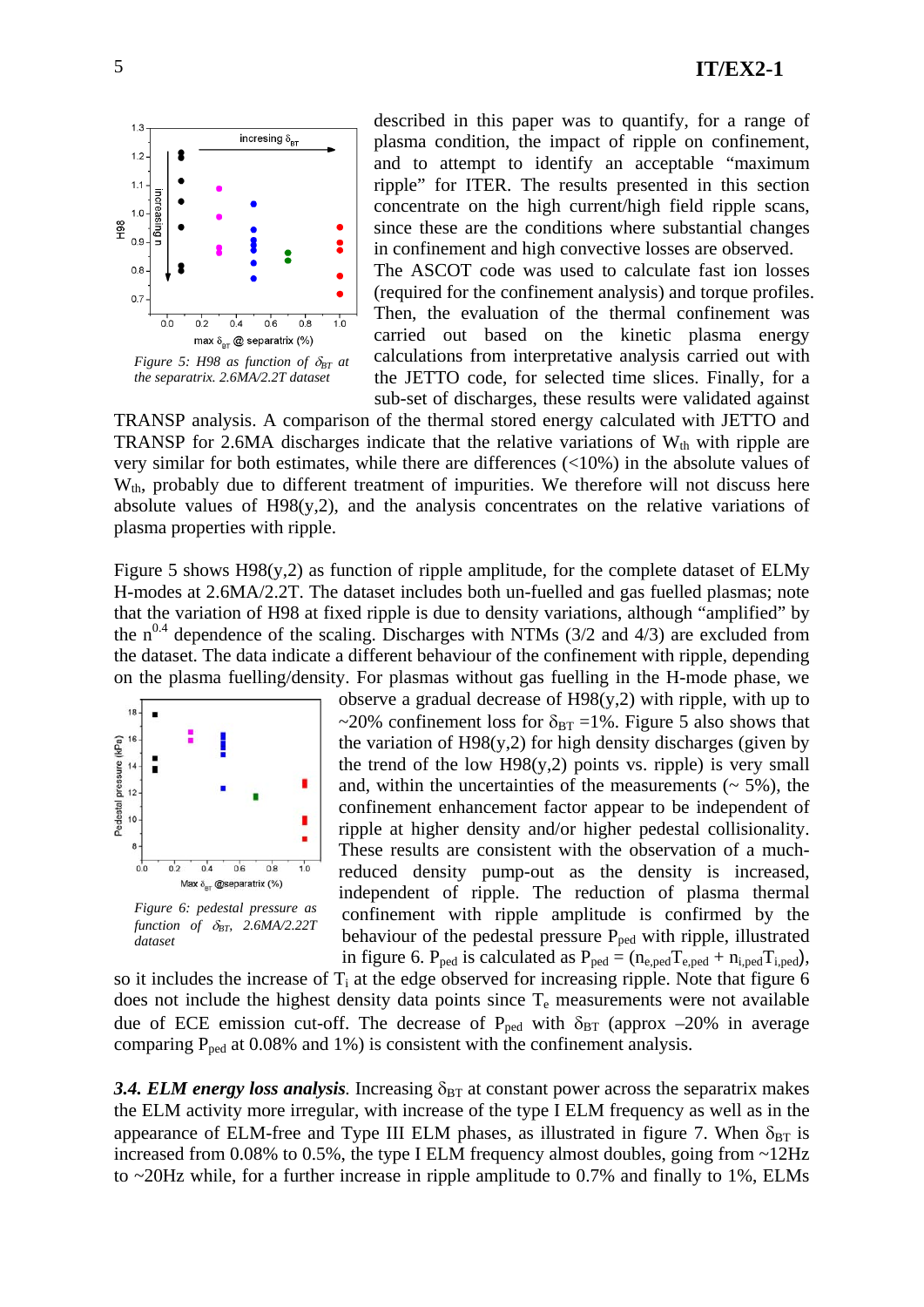

*Figure 7 divertor H-*α *traces for the 4 plasma discharges in figure 1* 



*Figure 8: energy loss per ELM (normalized to the pedestal energy Wped) vs* ν∗*ped . 2.6MA/2.2T, fine ripple scan.* 



*Figure 9: ripple scan at 1MA/1T – From top to bottom: total NB input power, plasma stored energy, line average density (core and edge), and plasma toroidal rotation frequency, at ~3.77m* 

become irregular, with mixed Type I, Type III and long ELM-free phases.

In general, type I ELMs appear to be smaller, at least in terms of the  $D_{\alpha}$  emission from the divertor. To quantify this observation, the normalized (to the pedestal energy  $W_{\text{ped}}$ ) type I ELM energy loss is shown, in figure 8, as function of  $v^*_{\text{ped}}$ . The plot indicates that, for similar collisionality, the size of the ELM energy loss is reduced as the ripple increases. In particular, the reduction of the ELM energy loss is due to a reduction of the relative prompt  $T_e$  drop for higher  $\delta_{BT}$ , suggesting that ELM losses become more convective as the ripple is increased, even at low ν\*.

### **4.** Results at reduced  $I_p/B_T$ .

The effect of ripple on H-mode characteristics seems to be reduced as the plasma current and field are reduced. This is illustrated by the results of a fine ripple scan (0.3%, 0.5%, 0.7% and 1%), carried out on reference Hmode plasma at  $1MA/1T$  (q<sub>95</sub> = 3.6), with plasma shape identical to that of the 2.6MA/2.4T H-modes just discussed. The method used to test ripple effects was to select a reference plasma and then, using real time control of the NB input power to keep constant  $\beta_N$ , to attempt to produce identical plasmas for increasing ripple. The reference plasma was a 1MA H-mode obtained in a pedestal identity experiment between JET, DIII-D and ASDEX-Upgrade. This target plasma was selected to test the effects of ripple on the identity (since

DIII-D and ASDEX-Upgrade have higher ripple at the separatrix than JET) as well as to obtain data on ripple effects at reduced current and field, or higher  $\rho^*$  (the reference discharge has  $\rho^*_{\text{ped}} \sim 1.7 \cdot 10^{-1}$  and  $v^*_{\text{ped}} \sim$ 0.23 , at the pedestal top). Figure 9 shows that, in contrast to the results obtained at higher field and current, the global and pedestal parameters of the 1MA/1T series of H-modes do not change significantly for increasing ripple, and in particular the plasma stored energy is only slightly reduced at high ripple at constant input power. Quite interestingly, the effect of ripple on  $V<sub>TOR</sub>$  is still observed, and the plasma rotation is reduced as the ripple is increased, with  $V_{TOR}$  approaching 0 at the plasma periphery for  $\delta_{\text{BT}} = 1.0\%$ .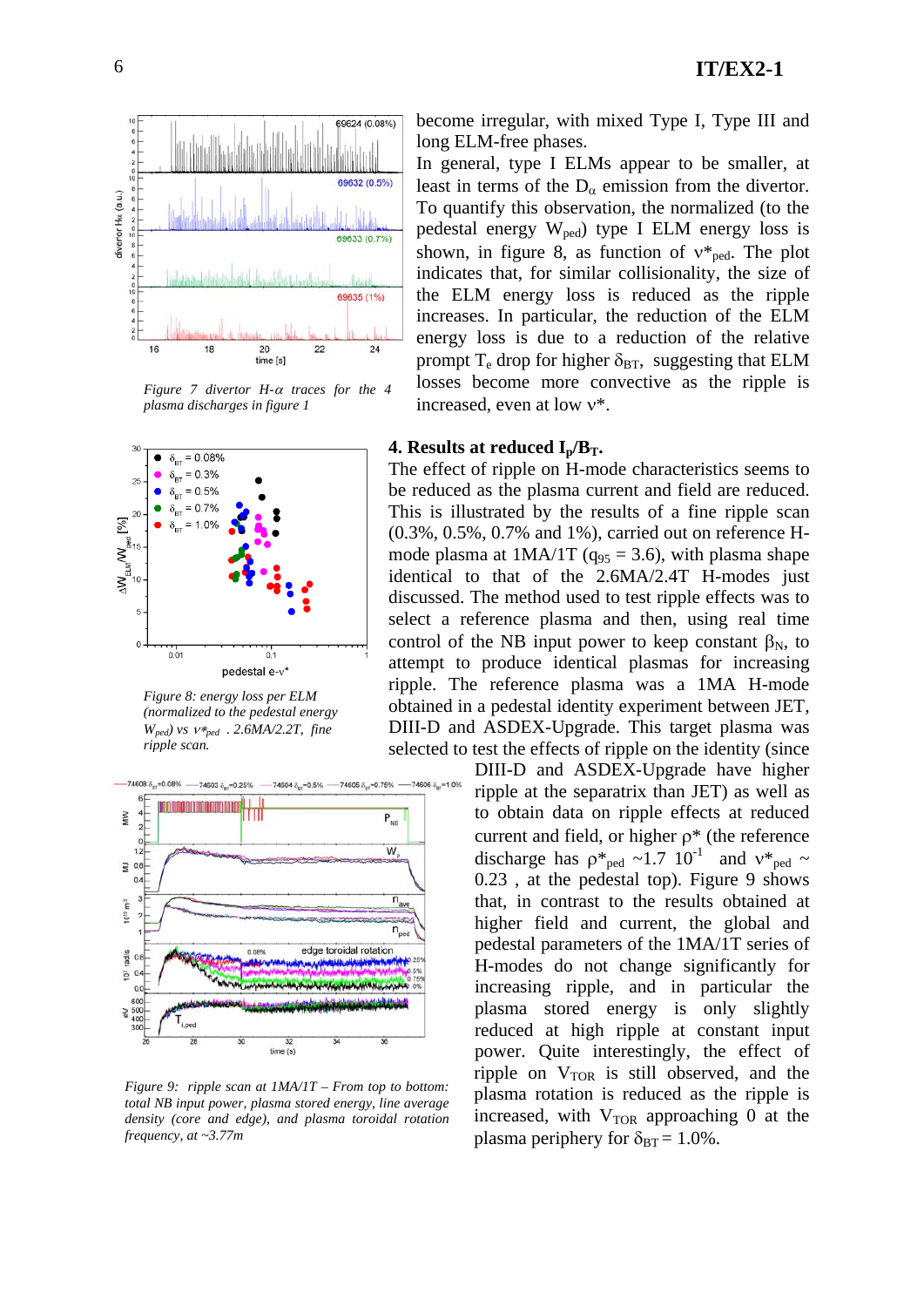### **5. Discussion.**

The flexibility of the JET TF system has allowed the study of H-mode behaviour at  $\delta_{\text{BT}}$ values around the design values of ITER. Nonetheless, fast ion sources and confinement in JET are very different from those expected in ITER. In particular,  $α$ -particles losses in ITER, for  $\delta_{BT}$ <1% are expected to be ~ few %, while in JET the NB fast particle losses at 1% ripple are up to 20% of the injected power. It is therefore important to examine the JET results to see if the observed plasma behaviour is entirely attributable to the (relatively) high fast ion losses or if there are indications that other effects may be playing a role in determining the plasma parameters with ripple.



*Figure 10: Mach number at the edge (dots) and core (lozenges) at constant 1% ripple as function of density [9]. Data from the gas scan at 2.6MA/2.2T of figure 4.* 

The changes in  $V_{TOR}$  with ripple were studied in detail, as described in [9, 10 and 11]. ASCOT analysis of the JET ripple experiments shows that fast particle losses generate a negative torque in the plasma, qualitatively consistent with the observed reduction of the co-current plasma rotation. On the other hand, detailed torque balance analysis also shows that the total torque on the plasma is reduced but still positive, and therefore plasma rotation should remain positive, while experimentally negative rotation at the plasma edge is observed, for 1% ripple (figure 1). It has been suggested that toroidal field ripple could also enhance thermal ion transport, and that these additional losses could be responsible for the extra negative torque required to explain the observed toroidal rotation.

parameters play a role in determining plasma rotation come from comparing the time evolution of  $V_{TOR}$  at the edge in a H-mode discharge with 0.08% ripple with one with 1%  $\delta_{\text{BT}}$ . For  $\delta_{\text{BT}} = 0.08\%$ ,  $V_{\text{TOR}}$  at the edge is positive and increases between ELMs, consistently with the increased energy and momentum confinement. In contrast, for  $\delta_{BT} = 1\%$ ,  $V_{TOR}$ Further indications that local background plasma becomes more negative during ELM-free phases, although fast ion losses do not change appreciably. This behaviour could be attributed to an increase of thermal ion losses as the pedestal collisionality decreases in the ELM free phase, providing an extra negative torque. Similar indications can be drawn from the observation of the change in  $V_{TOR}$  with density at constant  $\delta_{BT}$ =1% [9]. As shown in figure 11, the edge toroidal rotation changes (at approximately constant fast ion losses) when the  $n_{ped}$  is increased (and  $T_{ped}$  reduced) by external gas puff. This observation suggests a link between the source of the counter-torque and the background plasma properties, in particular with the local collisionality.

The reduced impact of ripple on plasma confinement and the absence of density pump-out in the low current/low field H-modes compared to the 2.6MA cases, also suggests that the "background" plasma parameters play a role in determining the plasma response to ripple. Given the rapid decay of the ripple perturbation  $(\sim 25 \text{cm})$ , the plasma region that is of interest is the periphery, including the pedestal. The pedestal collisionality and normalized Larmor radius of these discharges are higher then for the 2.6MA discharges, but the difference is modest, of the order of a factor 2.

instance, ref 12], and will be analyzed in detail in the near future. Finally, it is interesting to note that strong reduction of the plasma co-rotation was always observed when applying ripple to an H-mode in JET, while plasma confinement reduction and density pump were not observed for all plasma conditions. This observation provides further indications of the complex link between rotation and thermal transport [see, for